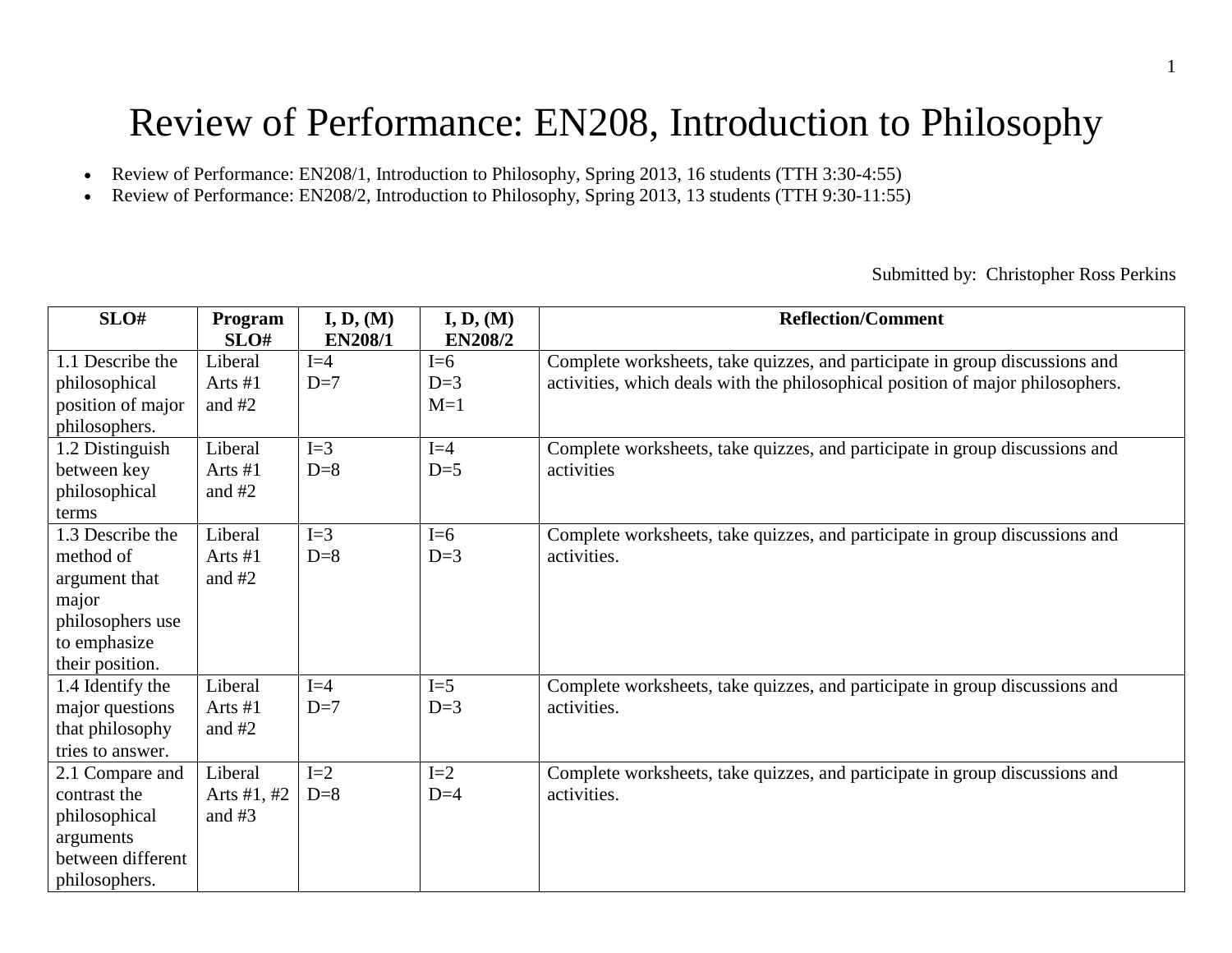| 2.2 Critique<br>philosophical<br>ideas, concepts,<br>and arguments<br>using reason and<br>logical analysis              | Liberal<br>Arts #1, #2<br>and $#3$ | $I=2$<br>$D=8$ | $I=6$<br>$D=3$ | Complete worksheets, take quizzes, and participate in group discussions and<br>activities. |
|-------------------------------------------------------------------------------------------------------------------------|------------------------------------|----------------|----------------|--------------------------------------------------------------------------------------------|
| 3.1 Apply<br>accurate<br>terminology to<br>construct a<br>cogent and<br>comprehensive<br>personal<br>philosophy         | Liberal<br>Arts #3                 | $I=4$<br>$D=6$ | $I=4$<br>$D=4$ | Complete worksheets, take quizzes, and participate in group discussions and<br>activities. |
| 3.2 Respond to<br>discrepancies<br>between his/her<br>personal<br>philosophy and<br>those held by<br>other individuals. | Liberal<br>Arts #3                 | Not Assessed   | Not Assessed   | A course modification will be submitted.                                                   |

## **Additional observations:**

- EN208/1 Pre-test: 50% Post-test: 74.4% Difference: +24.4%
- EN208/2 Pre-test: 47% Post-test: 71% Difference: +24%
- See attachments (charts) for detailed course level SLO and final grade comparison.
- Any differential between Final Grade and SLO percentage is due to the number of assignments. The total SLO assignments: 22. The total assignments: 28, a difference of 6 assignments.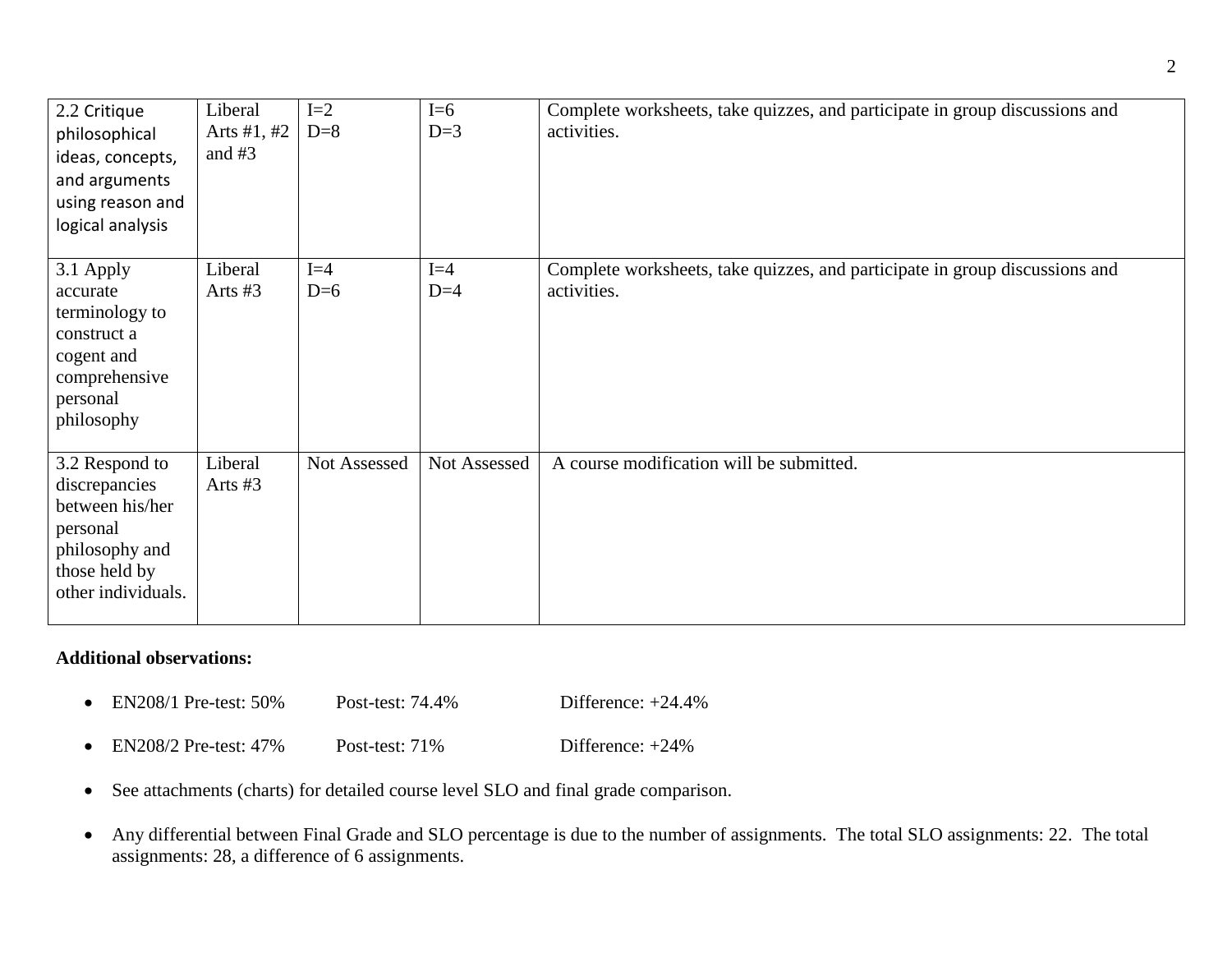# **Special comments:**

| Grade    | EN208/2 | $\%$  | EN208/1 | $\%$  |
|----------|---------|-------|---------|-------|
|          |         | 15.3% |         | 12.5% |
| B        |         | 7%    |         | 37.5% |
|          |         | 38.4% |         | 25%   |
|          |         | 15.3% |         | 6%    |
|          |         | 23%   |         | 18.7% |
| Withdraw |         |       |         |       |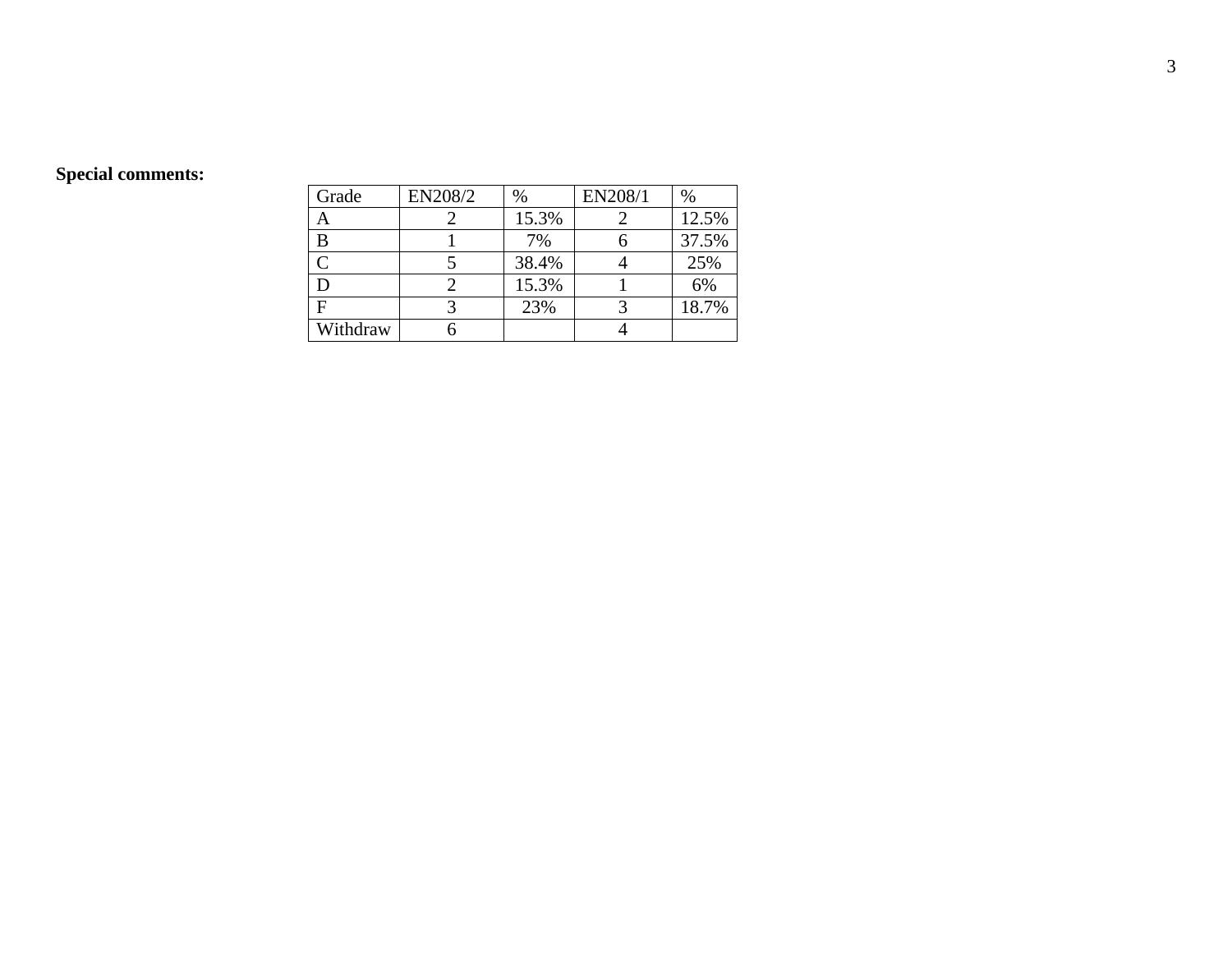|                                                                                                                | ÷            | e.           | B   | ۰   | S   | <b>KG</b> | $\overline{ }$ |     | ÷   | s                   | Ħ   | a   | π   | Ħ,  | a   | å   | a   | 呉   | я    | g                   | 지   | z   | 需   |     |
|----------------------------------------------------------------------------------------------------------------|--------------|--------------|-----|-----|-----|-----------|----------------|-----|-----|---------------------|-----|-----|-----|-----|-----|-----|-----|-----|------|---------------------|-----|-----|-----|-----|
|                                                                                                                | $\mathbf{1}$ | $\mathbf{2}$ | в   | 4   | s   | 6         | 7              | 8   | -9  | 10                  | 11  | 12  | 13  | 14  | 15  | 16  | 17  | 18  | 19   | 20                  | 21  | 22  | 23  |     |
| 1.1 Describe the<br>philosophical position of<br>major philosophers.                                           | <b>85%</b>   | 83%          | 88% | 72% | 90% | 83%       | 79%            | 84% | 74% | 42%                 | 71% | 65% | 74% | 81% | 63% | 59% | 71% | 91% | 72%  | 63%                 | 75% | 81% | 68% | 75% |
| 1.2 Distinguish between key<br>philosophical terms                                                             | 88%          | 85%          | 91% | 75% | 85% | 83%       | 84%            | 87% | 78% | 36%                 | 72% | 67% | 70% | 83% | 57% | 60% | 67% | 88% | 77%  | 66%                 | 77% | 78% | 71% | 75% |
| 1.3 Describe the method of<br>argument that major<br>philosophers use to<br>emphasize their position.          | <b>85%</b>   | 82%          | 88% | 71% | 87% | 81%       | 81%            | 84% | 74% | <b>45%</b>          | 73% | 64% | 79% | 82% | 67% | 55% | 71% | 89% | 7256 | 64%                 | 75% | 76% | 67% | 74% |
| 1.4 Identify the major<br>questions that philosophy<br>tries to answer.                                        | 85%          | 82%          | 86% | 71% | 91% | 80%       | 78%            | 84% | 74% | 42%                 | 71% | 65% | 71% | 82% | 62% | 56% | 71% | 83% | 72%  | 61%                 | 74% | 83% | 68% | 74% |
| 2.1 Compare and contrast<br>the philosophical arguments<br>between different<br>philosophers.                  | 82%          | 80%          | 87% | 69% | 85% | 82%       | 78%            | 82% | 82% | 51%                 | 70% | 52% | 58% | 78% | 85% | 50% | 69% | 85% | 73%  | 54%                 | 69% | 78% | 62% | 72% |
| 2.2 Critique philosophical<br>ideas, concepts, and<br>arguments using reason and<br>logical analysis           | 84%          | 82%          | 88% | 71% | 87% | 81%       | 86%            | 84% | 78% | 45%                 | 74% | 62% | 63% | 82% | 62% | 58% | 70% | 84% | 7356 | 62%                 | 74% | 77% | 66% | 74% |
| 3.1 Apply accurate<br>terminology to construct a<br>cogent and comprehensive<br>personal philosophy            | 99%          | 86%          | 90% | 72% | 86% | 73%       | 81%            | 62% | 80% | 3%                  | 74% | 72% | 72% | 83% | 61% | 18% | 68% | 93% | 89%  | 77%                 | 75% | 84% | 66% | 73% |
| 3.2 Respond to discrepancies<br>between his/her personal<br>philosophy and those held by<br>other individuals. |              |              |     |     |     |           |                |     |     | <b>Not Assessed</b> |     |     |     |     |     |     |     |     |      | <b>Not Assessed</b> |     |     |     |     |
| <b>Total</b>                                                                                                   | 87%          | 83%          | 88% | 72% | 87% | 81%       | 81%            | 81% | 77% | 38%                 | 72% | 64% | 70% | 82% | 65% | 51% | 70% | 88% | 75%  | 64%                 | 74% | 80% | 67% | 74% |

#### Student SLO Tracker: Spring 2013 Course: EN208/1 and EN208/2 Teacher's Name: Ross Perkins

Key:

Introduced 60%-75%

**Demonstrated 76%-91%**<br>Mastered 92%-100%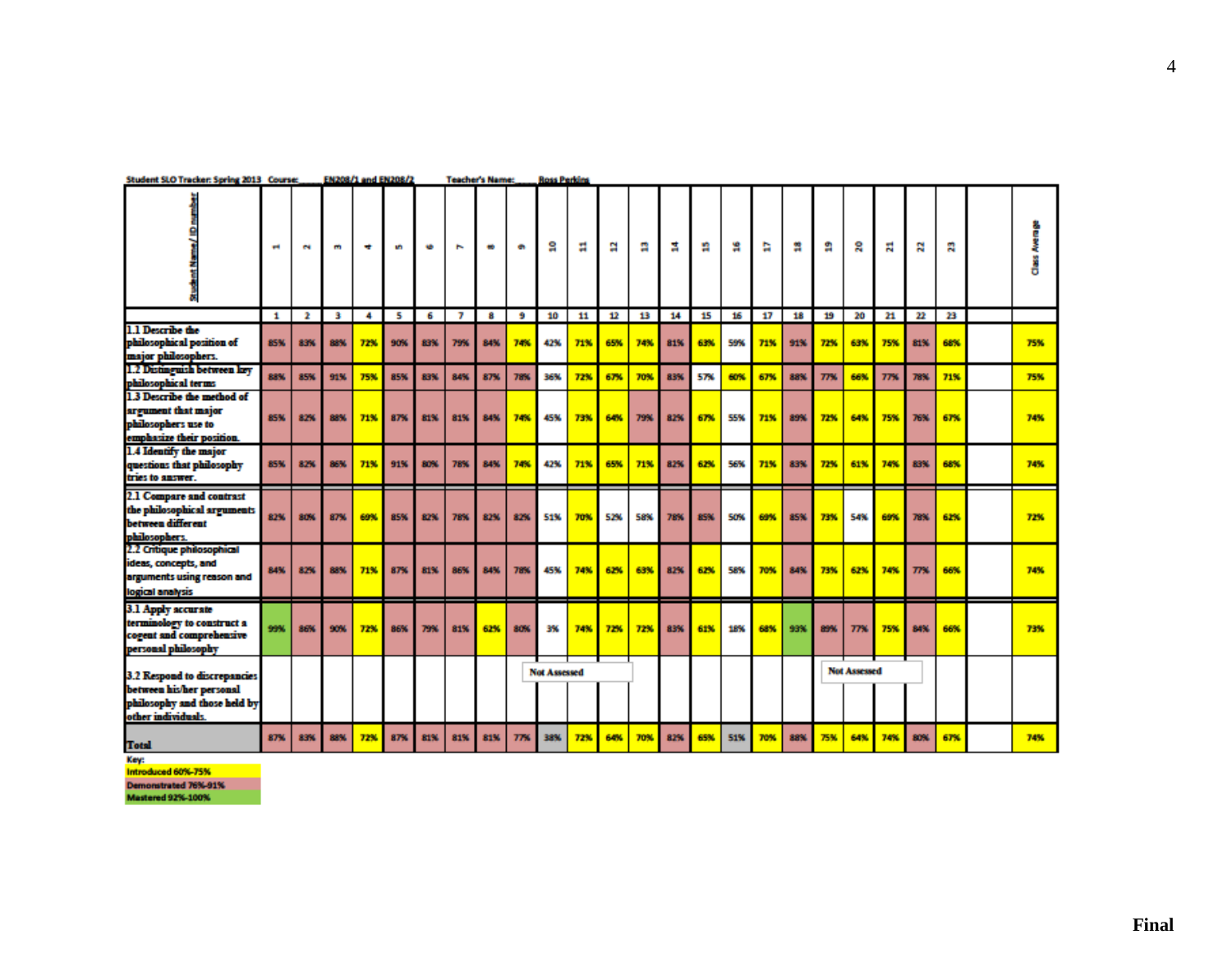**Grade and SLO Performance comparative chart:**

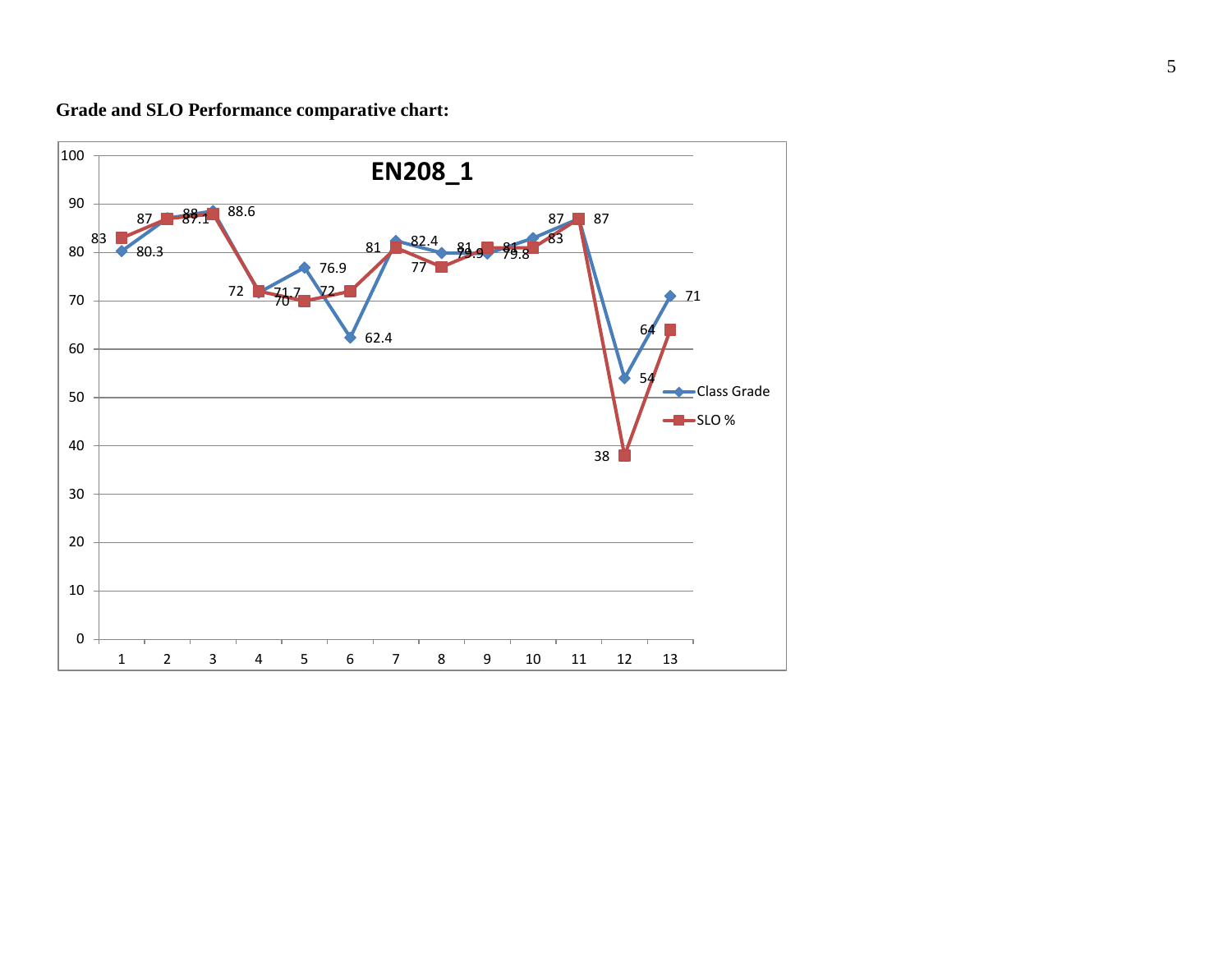